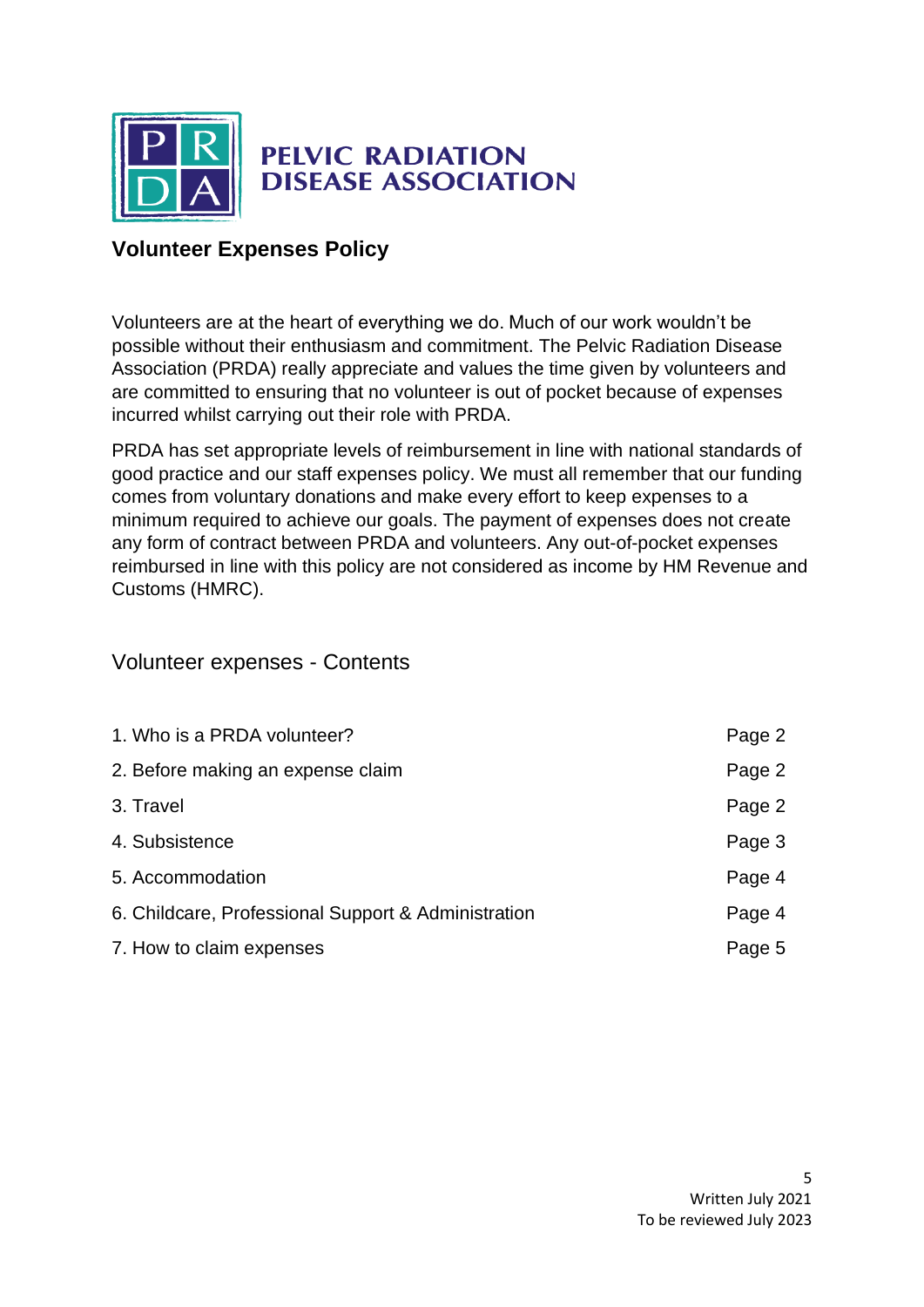### **1. Who is a PRDA volunteer?**

A PRDA volunteer is someone who has a formal relationship with the charity and gives their time, experience and skills unpaid to undertake a defined volunteer role to deliver the work of PRDA. This policy covers all PRDA volunteers including Trustees. It does not cover expenses for people carrying out activities in other capacities such as user involvement or someone running a marathon.

# **2. Before making an expense claim volunteers must check that:**

- The expenses were necessary and incurred because of undertaking their PRDA volunteer role
- The expenses are reasonable and the most cost-effective method, considering personal safety and wellbeing
- Expenses being claimed for occurred within the last 30 days
- A valid VAT receipt or proof or purchase is provided

# **3. Travel**

PRDA will reimburse volunteers for travel undertaken as part of their volunteer role, including travel to meetings, training sessions and events up to a maximum of 50 miles each way. When an expense is likely to exceed £45, prior approval must be sought.

Standard class public transport must be used when travelling on behalf of PRDA. Volunteers must book tickets as far in advance as possible, making use of any concessions, special offers or discounts. This includes bus, coach, train, tram, ferry and, where appropriate, air travel. Tickets purchased must be for journeys made on behalf of PRDA only. If you are using a pre-pay scheme such as Oyster Card in London, a print-out of the individual journeys made must be submitted, highlighting which journeys are being claimed for. Oyster Card 'top ups' will not be reimbursed as expenses claimed must be for the actual cost of travel.

We are unable to reimburse the purchase of any form of season ticket or railcard (such as young persons, senior or disability railcards) as these can be used for other journeys so are classed as a taxable benefit by HMRC.

Taxis must only be used when considered essential and where public transport is not practical, accessible, safe, or in the event of an emergency.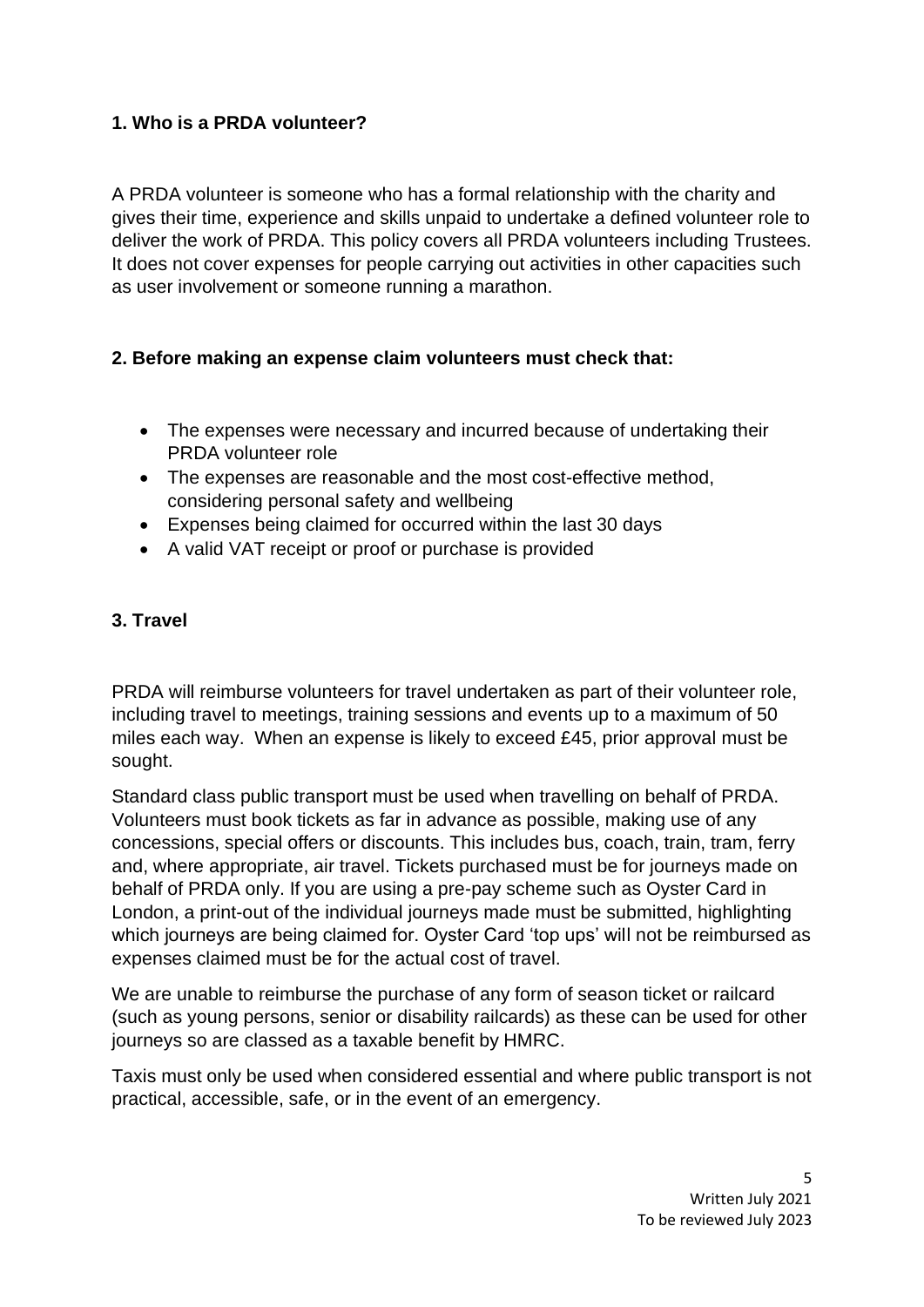We reimburse the cost of travel at the following set mileage rates:

| The first 10,000 miles in the tax year | Over 10,000 miles in the tax year |
|----------------------------------------|-----------------------------------|
| Car 45p per mile (+5p per mile if      | Car 25p per mile (+5p per mile if |
| carrying another volunteer)            | carrying another volunteer)       |
| Motorcycle 24p per mile                | Motorcycle 24p per mile           |
| Bicycle 20p per mile                   | Bicycle 20p per mile              |

The above rates are set by HMRC and are current at time of writing. Volunteers and staff must be aware that these rates are reviewed annually by HMRC and any changes are at the discretion of PRDA.

Parking costs can be claimed for, if they are necessarily incurred and are supported by receipts. Toll and congestion charges can be claimed where necessary.

Fines for non-payment of congestion charges will not be reimbursed.

We do not reimburse parking fines, speeding tickets or other driving offences.

Congestion charges or low emissions charges will not be reimbursed.

# **4. Subsistence**

Please note that the amounts set out in this policy are the maximum amounts that can be claimed for actual expenses incurred for food and drink and are not an allowance or a target. It is important that receipts are submitted with all claims.

# **Breakfast**

If people stay overnight as part of their volunteering and breakfast is not included with the accommodation, volunteers can claim up to a maximum of £5 for breakfast.

# **Lunch**

When volunteering for a full day (over 5 hours) and lunch is not provided, we will reimburse the cost of lunch up to the value of £10.

# **Snacks**

We understand that if someone volunteers for a particularly long day or during the evening, they may need additional subsistence. In these circumstances the cost of additional subsistence up to the value of £10 may be claimed.

#### **Evening meal**

If people stay overnight as part of their volunteering, an evening meal can be claimed up to a maximum of £20.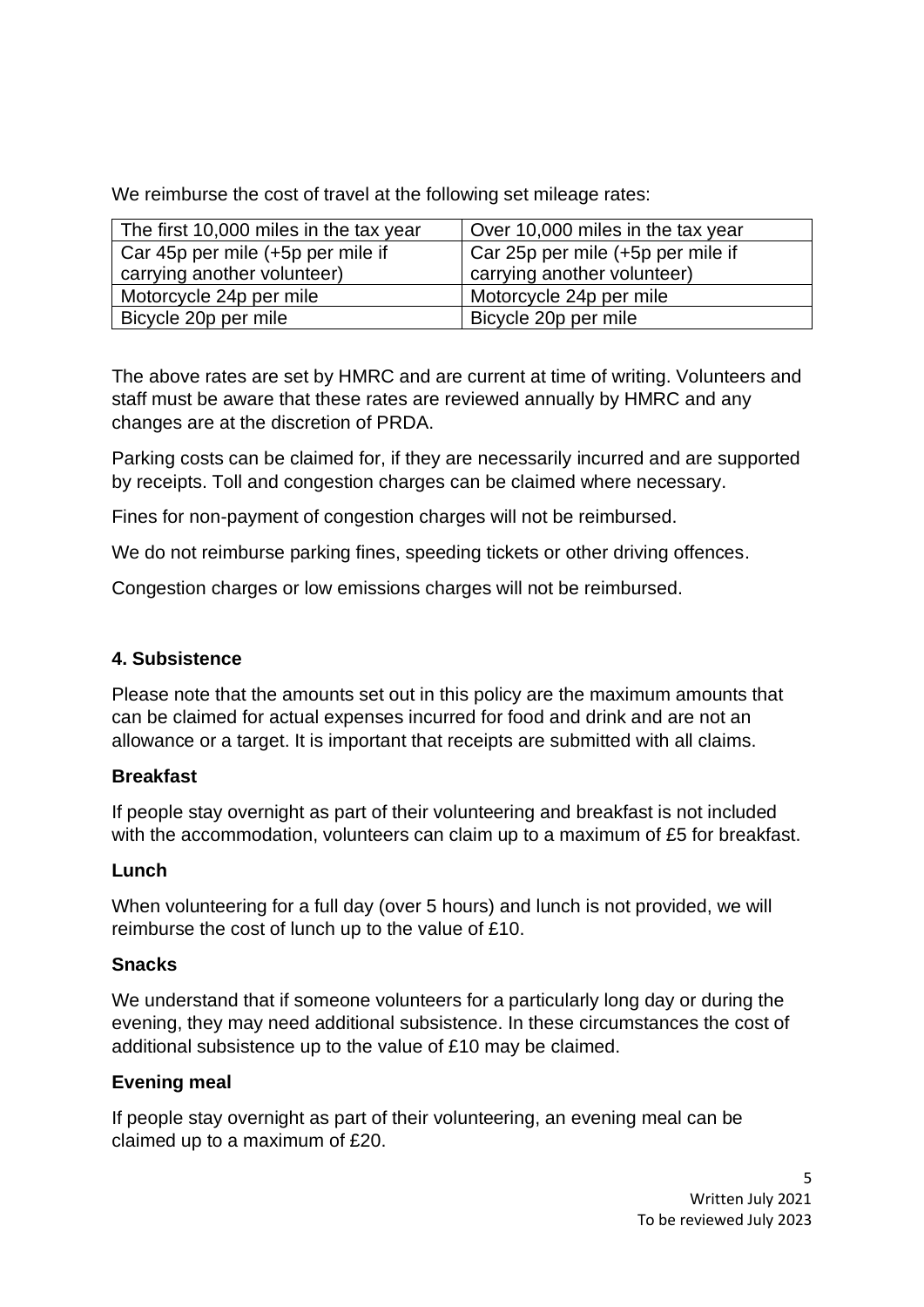### **Drinks**

Please note that under no circumstances is alcohol an allowable expense.

# 5. **Accommodation**

Very occasionally volunteers may need to stay overnight to attend training, a meeting or an event related to their volunteer role. If staying inside the M25 up to £140 per night may be reimbursed; outside the M25 £90 per night may be reimbursed. Rooms must be booked on a single occupancy basis. Any volunteers wishing to book a double occupancy room may pay the supplementary amounts themselves, but this will not be reimbursed. However, exceptions will be made when a volunteer requires their carer to share their room. Volunteers who require accommodation for training, meetings or events should consult their staff contact before booking.

# **6. Childcare, professional support and administration**

#### **Childcare costs**

We are unable to reimburse the costs of care for children during agreed volunteering hours unless the volunteer is attending training or events out with their normal volunteering role. In this case, the actual costs of care provided by a registered childminder will be reimbursed up to a maximum of £5 per hour if agreed with their staff contact in advance.

#### **Professional carer costs**

PRDA is unable to meet the costs of professional carers unless the volunteer is attending training, meetings or events.

In these instances, we will meet the costs of subsistence and travel for professional carers in line with the agreed limits set out in this policy and, where necessary, the cost of a carer's fee up to a maximum of £20 per hour if agreed in advance with the volunteer's staff contact.

#### **Professional support**

We recognise that some volunteers may have additional support needs and will require professional support to enable them to volunteer. In these instances, PRDA will meet the costs of this. The type of support required will depend on the volunteer's individual needs but may include: - assistance during travel - a sign language interpreter - translator - a hearing loop. Volunteers must discuss their additional support needs with their staff contact.

#### **Administration costs**